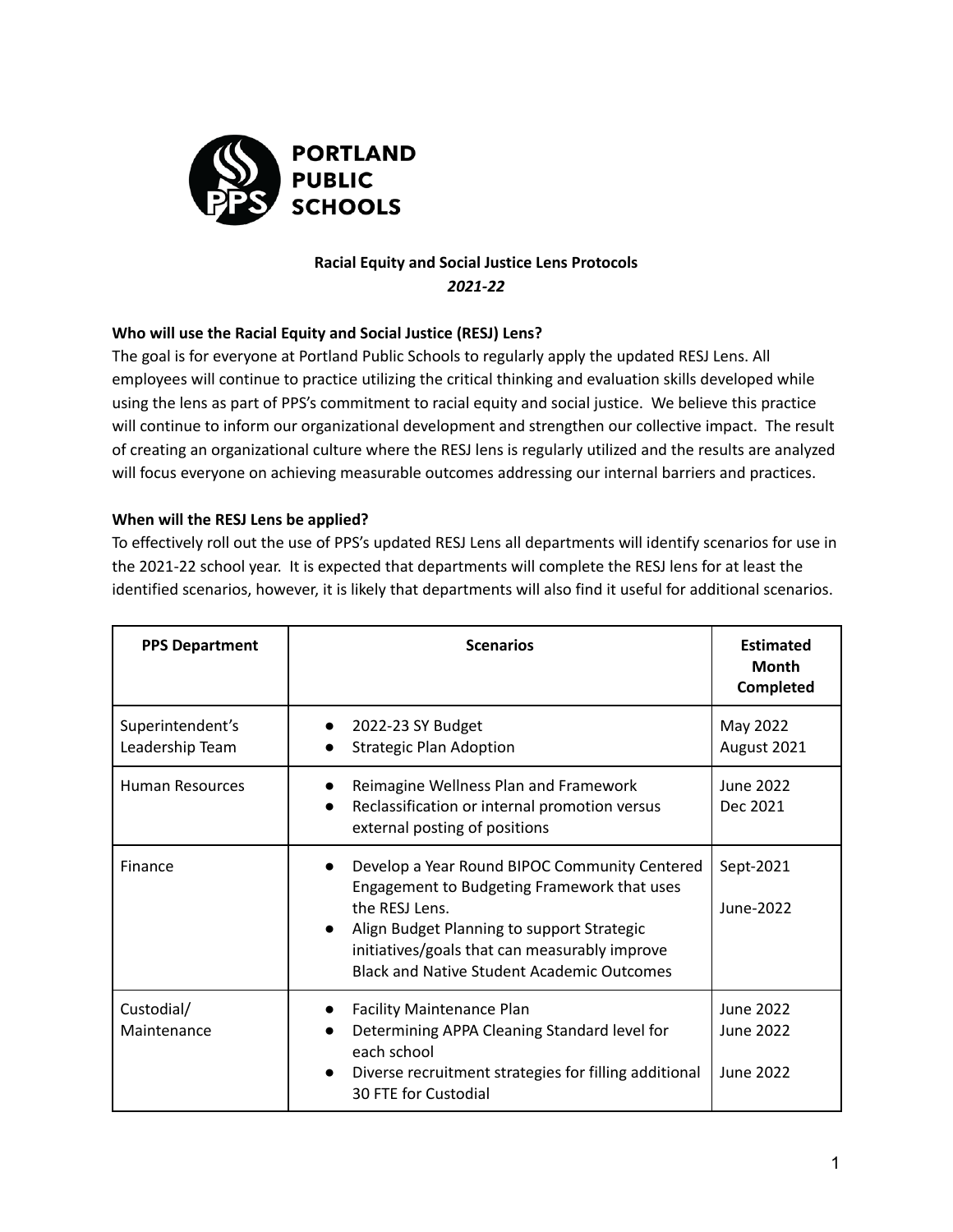| <b>Facilities Asset</b><br>Management/<br>Property & Real Estate | Long-Range Facility Plan<br>Inclusive Playgrounds: Standards & Case Studies<br>FY Project Plan<br>$\bullet$                                                                                                                                                                                                                                                          | December 2021<br>November 2021<br><b>June 2022</b> |
|------------------------------------------------------------------|----------------------------------------------------------------------------------------------------------------------------------------------------------------------------------------------------------------------------------------------------------------------------------------------------------------------------------------------------------------------|----------------------------------------------------|
| Office of School<br>Modernization                                | 2020 Bond ADA & SPED Implementation Plans<br>Jefferson HS Modernization Master Plan                                                                                                                                                                                                                                                                                  | January 2022<br><b>Fall 2022</b>                   |
| Security                                                         | Strategy for external partnership relationships<br>$\bullet$<br>that will be collaborative and support a holistic<br>approach to student safety<br>Recommendations for leadership and<br>professional growth within campus safety<br>associate program                                                                                                               | November 2021<br>March 2022                        |
| Transportation                                                   | <b>Transportation Service Guidelines Update</b><br><b>Student Transportation Handbook 2021-22</b>                                                                                                                                                                                                                                                                    | Jan 2022<br><b>June 2022</b>                       |
| Office of Technology<br>and Information<br><b>Services</b>       | Classroom Modernization plan                                                                                                                                                                                                                                                                                                                                         | November 2021                                      |
| Nutrition                                                        | Ensure equitable family services districtwide<br>Ensure all programs or provisions are<br>$\bigcirc$<br>implemented for eligible schools in order<br>to decrease barriers to eating school<br>meals, improve the cafeteria environment<br>and experiences.<br>Cultivate system-wide learning and organizational<br>professionalism that supports a diverse workforce | November 2021<br><b>March 2022</b>                 |
| Office of Teaching and<br>Learning                               | Development and Implementation of a culturally<br>$\bullet$<br>responsive and culturally sustaining Instructional<br>Framework                                                                                                                                                                                                                                       | <b>June 2022</b>                                   |
|                                                                  | Develop initial design principles to incorporate<br>student interests and needs into learning<br>experiences. Collaboratively develop the design<br>principles with a diverse group of students and<br>educators in coordination with our Community<br>Engagement team.                                                                                              | <b>June 2022</b>                                   |
| Office of Student<br><b>Support Services</b>                     | Identify areas of need for ELL/SPED<br>overidentification                                                                                                                                                                                                                                                                                                            | Jan 2022                                           |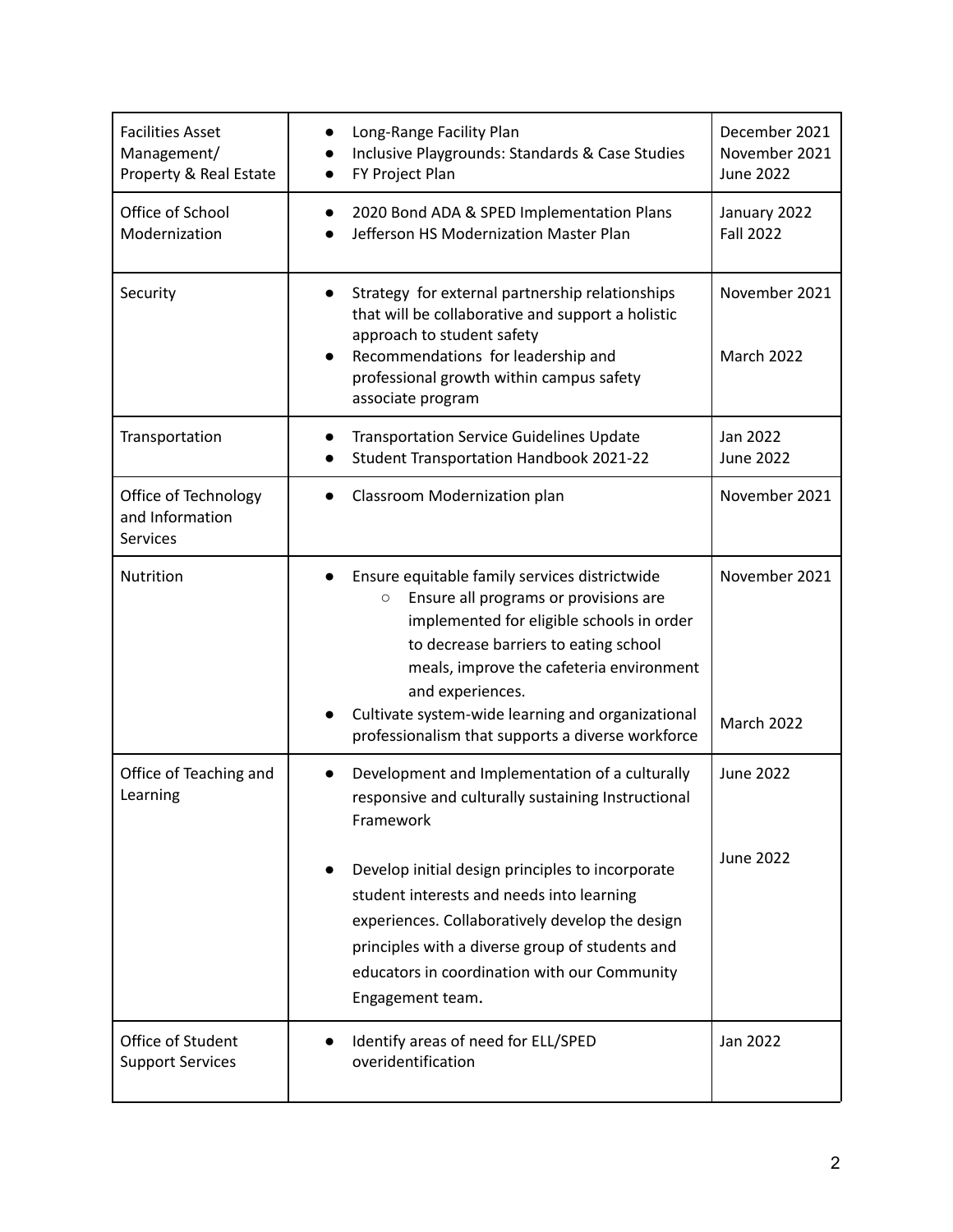|                                                         | Collaborate with culturally specific partners to<br>create a plan to provide mental health supports in<br>person and via teletherapy                                                                                                         | <b>June 2022</b>                        |
|---------------------------------------------------------|----------------------------------------------------------------------------------------------------------------------------------------------------------------------------------------------------------------------------------------------|-----------------------------------------|
| Office of School<br>Performance                         | Ensure equitable hiring practices for school<br>$\bullet$<br>leadership - there is a new Admin Hiring process<br>that we will take through the RESJ Lens to ensure<br>the process is equitable                                               | January 2022                            |
|                                                         | Update to the High School Success Plan                                                                                                                                                                                                       | October 2021                            |
| Office of Research,<br>Assessment and<br>Accountability | The development of a balanced assessment<br>system and matching communication/professional<br>development plan.                                                                                                                              | <b>Fall 2021</b>                        |
|                                                         | The implementation of a systemic evaluation<br>model that de-centers the organization and<br>focuses on shared meaning and ownership of the<br>evaluation process and data.                                                                  | Summer 2021                             |
|                                                         | The modernization of the data warehouse with<br>the addition of an early warning indicator system                                                                                                                                            | Summer 2021<br>with ongoing<br>training |
| Communications                                          | New hires, including graphic designer (now) and<br>functional leads (comms director, multimedia,<br>internal comms lead)<br>Strategic plan rollout campaign                                                                                  | <b>July 2021</b><br>August 2021         |
| Legal/Risk                                              | Develop DRAFT Code of Ethics<br>Develop amended Field Trip AD                                                                                                                                                                                | January 2022<br>November<br>2021        |
| <b>Innovation Practice</b>                              | Applied to the creation of the Innovation Studio<br>Embedded in the guidance for design team<br>formation                                                                                                                                    | September<br>2021 - January<br>2022     |
| District and Family<br>Liaison                          | Use K12 Insight Let's Talk communication<br>$\bullet$<br>platform to connect with families, specifically<br>families of color to address concerns and<br>questions they may have about their school<br>community or the district as a whole. | August 2021                             |
|                                                         | Use the Parent Teacher Home Visit (PTHV) model                                                                                                                                                                                               | January 2022                            |